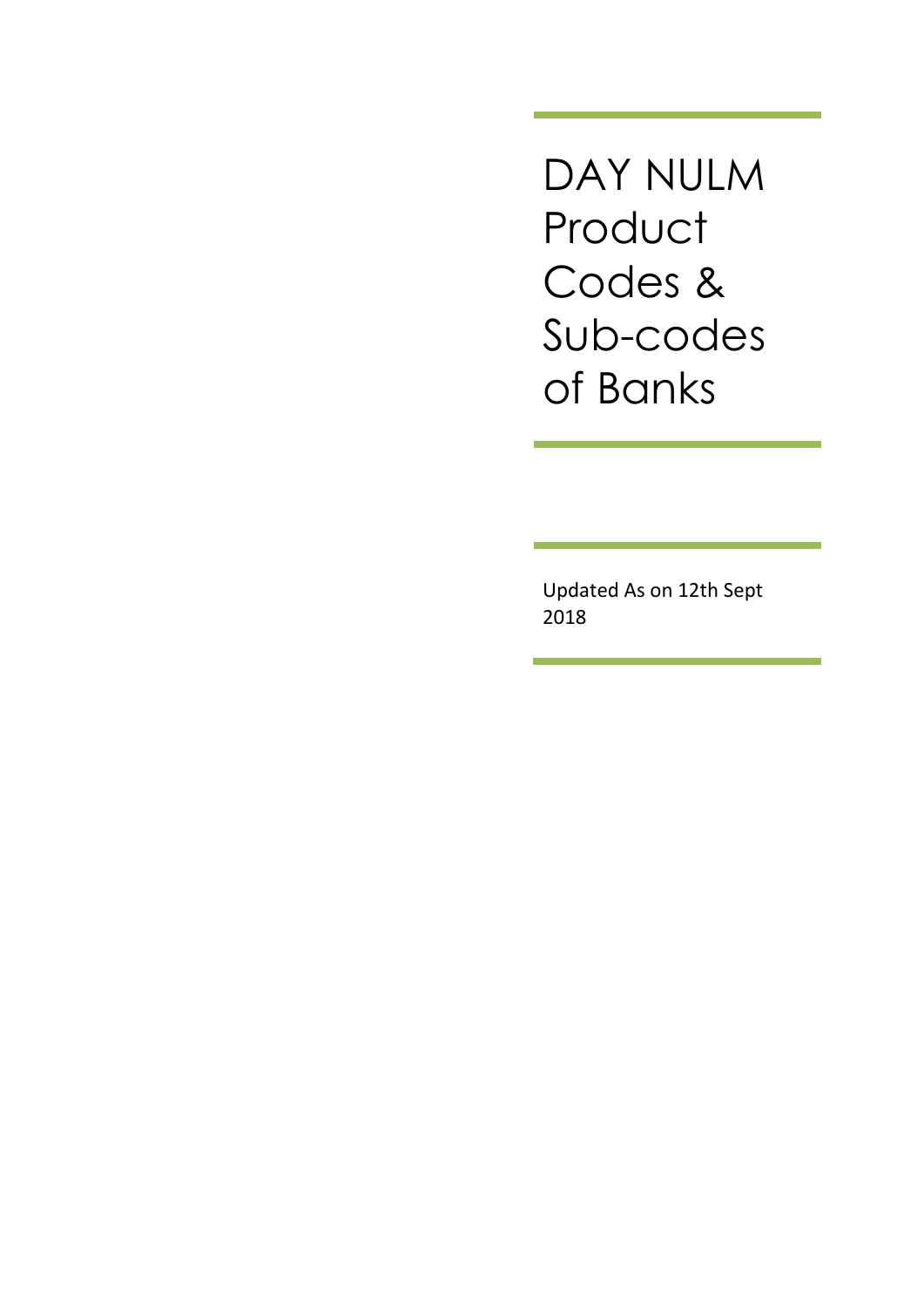# **Contents**

| 1.    |  |
|-------|--|
| 1.1.  |  |
| 1.2.  |  |
| 1.3.  |  |
| 1.4.  |  |
| 1.5.  |  |
| 1.6.  |  |
| 1.7.  |  |
| 1.8.  |  |
| 1.9.  |  |
| 1.10. |  |
| 1.11. |  |
| 1.12. |  |
| 1.13. |  |
| 1.14. |  |
| 1.15. |  |
| 1.16. |  |
| 1.17. |  |
| 1.18. |  |
| 1.19. |  |
| 1.20. |  |
| 1.21. |  |
| 2.    |  |
| 2.1.  |  |
| 2.2.  |  |
| 2.3.  |  |
| 2.4.  |  |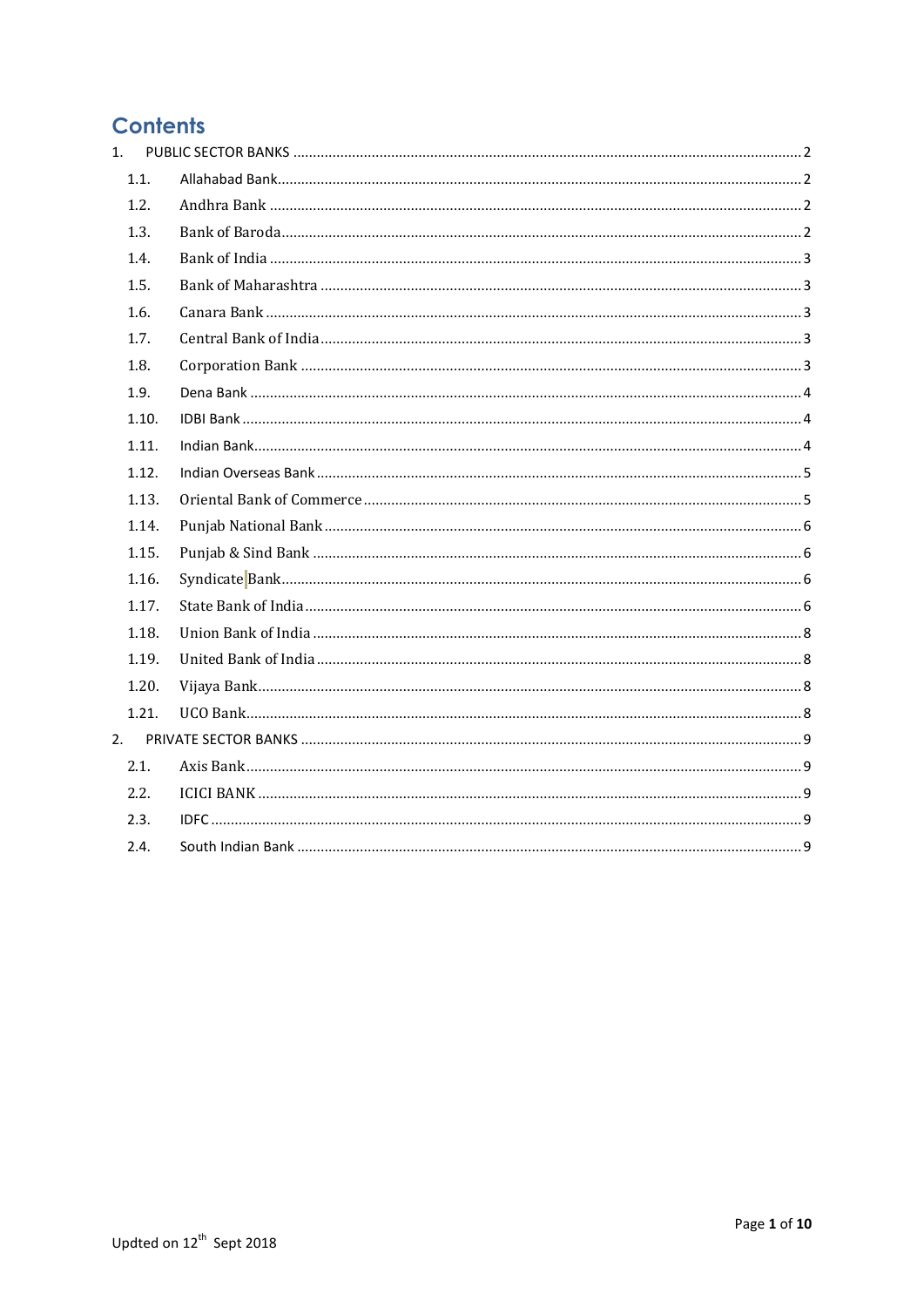# <span id="page-2-0"></span>**1. PUBLIC SECTOR BANKS**

# <span id="page-2-1"></span>**1.1.Allahabad Bank**

| <b>S.N.</b>    | <b>TYPE</b> | <b>ACCT TYPE</b> | <b>INT_CAT</b> | <b>DESCRIPTION</b>        | <b>Status</b> |
|----------------|-------------|------------------|----------------|---------------------------|---------------|
| 1              | cc          | 6031             | 1181           | Rural CC-NULM SHG(FEMALE) | <b>OPEN</b>   |
| $\overline{2}$ | CC          | 6031             | 1182           | Rural CC-NULM SHG(MALE)   | <b>OPEN</b>   |
| 3              | <b>TL</b>   | 6033             | 3298           | Rural TL-NULM SHG(MALE)   | <b>OPEN</b>   |
| $\overline{4}$ | TL          | 6033             | 3299           | Rural TL-NULM SHG(FEMALE) | <b>OPEN</b>   |
| 5              | cc          | 6031             | 1160           | Rural CC-NULM SHG(FEMALE) | <b>CLOSED</b> |
| 6              | CC          | 6031             | 1161           | Rural CC-NULM SHG(MALE)   | <b>CLOSED</b> |
| 7              | TL          | 6033             | 3077           | Rural TL-NULM SHG(MALE)   | <b>CLOSED</b> |
| 8              | TL          | 6033             | 3078           | Rural TL-NULM SHG(FEMALE) | <b>CLOSED</b> |
|                |             |                  |                |                           |               |
| 9              | <b>TL</b>   | 6063             | 3277           | GSS TL-NULM (Agril- Fl't) | <b>OPEN</b>   |
| 10             | <b>TL</b>   | 6063             | 3278           | GSS TL-NULM (ISB)         | <b>OPEN</b>   |
| 11             | CC          | 6061             | 1174           | GSS CC-NULM (Agril-Fl't)  | <b>OPEN</b>   |
| 12             | CC          | 6061             | 1175           | <b>GSS CC-NULM (ISB)</b>  | <b>OPEN</b>   |
| 13             | CC          | 6061             | 1099           | GSS CC-NULM (Agril-Fl't)  | <b>CLOSED</b> |
| 14             | CC          | 6061             | 1100           | <b>GSS CC-NULM (ISB)</b>  | <b>CLOSED</b> |
| 15             | TL          | 6063             | 3111           | GSS TL-NULM (Agril- Fl't) | <b>CLOSED</b> |
| 16             | TL          | 6063             | 3112           | GSS TL-NULM (ISB)         | <b>CLOSED</b> |

## <span id="page-2-2"></span>**1.2.Andhra Bank**

| <b>BANK NAME</b>                             | <b>Andhra Bank</b>      |
|----------------------------------------------|-------------------------|
| <b>UNIQUE CODE</b>                           | $080:$ DAY - NULM       |
| SUB CODES - Based on Customer Category Codes |                         |
| <b>SEP-Individual</b>                        | 001 : Individual Male   |
|                                              | 002 : Individual Female |
| <b>SEP-GROUP</b>                             | 022:Group               |
| $SEP - SHG$                                  | 031:SHG                 |
| SEP – Women SHG                              | 021 : Women SHG         |

# <span id="page-2-3"></span>**1.3.Bank of Baroda**

| <b>Scheme Code</b>                   | <b>Scheme Description</b>        |
|--------------------------------------|----------------------------------|
| <b>Term Loan</b>                     |                                  |
| <b>LA515</b>                         | <b>NULM SEP Individual</b>       |
| <b>LA516</b>                         | <b>NULM SEP Group Enterprise</b> |
| <b>LA517</b>                         | NULM-SHG                         |
| <b>LA518</b>                         | <b>NULM-SHG WOMEN</b>            |
| <b>Cash Credit (Working Capital)</b> |                                  |
| <b>CC014</b>                         | <b>NULM SEP Individual</b>       |
| <b>CC015</b>                         | <b>NULM SEP Group Enterprise</b> |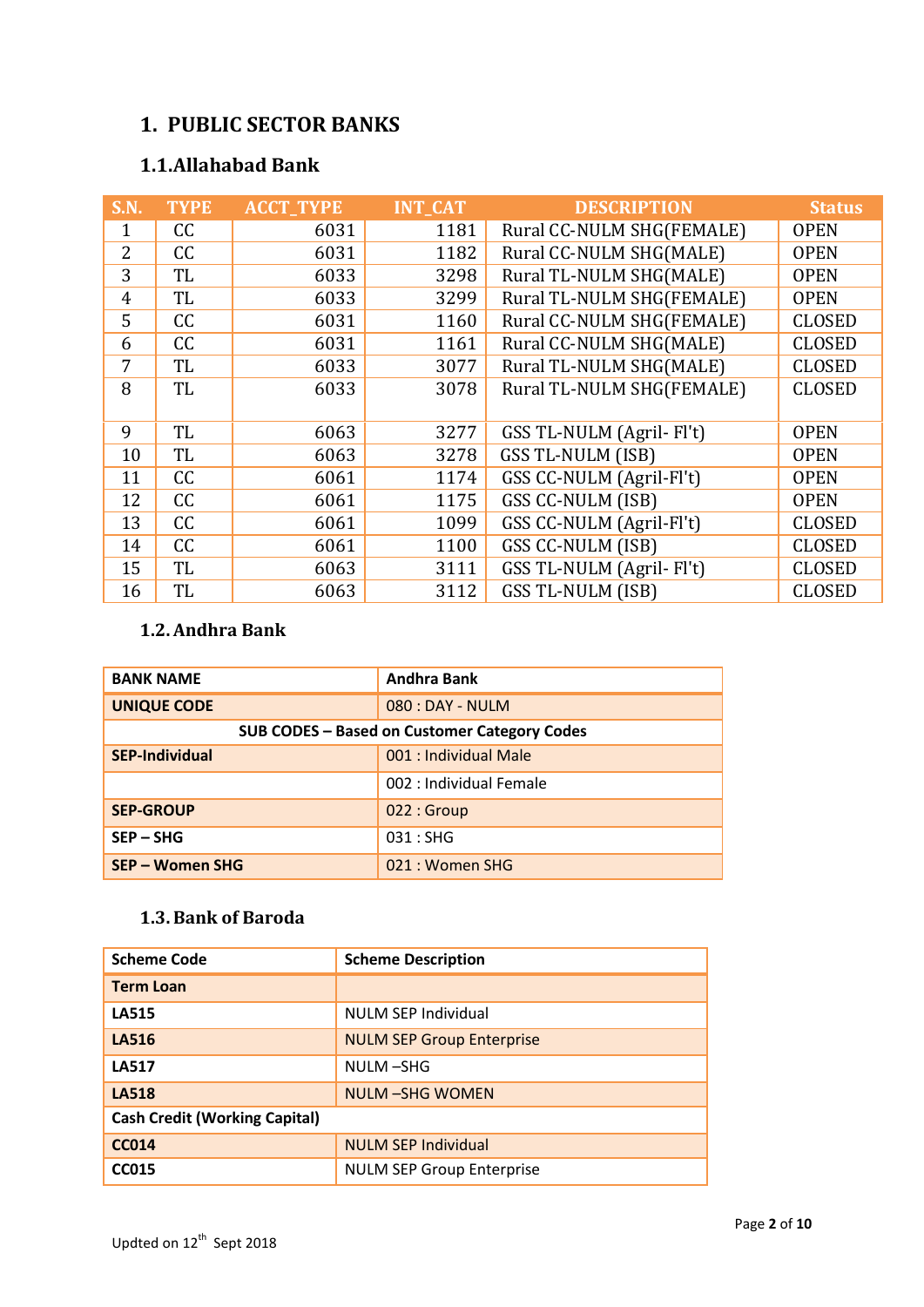| NULM-SHG        |
|-----------------|
| NULM -SHG WOMEN |

# <span id="page-3-0"></span>**1.4.Bank of India**

| <b>BANK NAME</b>       | <b>Bank of India</b>       |
|------------------------|----------------------------|
| <b>UNIQUE CODE</b>     | 105                        |
| <b>SUB CODES</b>       |                            |
| <b>SEP-Individual</b>  | 41, 42, 47, 48, 51, 52     |
| <b>SEP-GROUP</b>       | 53, 54, 55, 56, 57, 58, 59 |
| $SEP - SHG$            | 62,64,66,67,69             |
| <b>SEP - Women SHG</b> | 61,63,65                   |

## <span id="page-3-1"></span>**1.5.Bank of Maharashtra**

| S.N. | <b>Valid Code</b> | <b>Description</b>               | <b>CONSITUTION CODE</b>  |
|------|-------------------|----------------------------------|--------------------------|
|      | SEP-I             | <b>SELF EMPLOYMENT PROGRAMME</b> | <b>SI-102 INDIVIDUAL</b> |
|      | SEP-G             | SELF EMPLOYMENT PROGRAMME        | SG-102 GROUP             |
|      | <b>SHG</b>        | <b>SELF HELP GROUP</b>           | $SH-102$                 |
|      | <b>WSHG</b>       | <b>WOMEN SELF HELP GROUP</b>     | WS-102                   |

### <span id="page-3-2"></span>**1.6. Canara Bank**

| S.N. | Unique Code/Sub codes | <b>Description</b>                   |
|------|-----------------------|--------------------------------------|
|      | 70930                 | Unique Code for DAY-NULM             |
|      | 719                   | SELF EMPLOYMENT PROGRAMME INDIVIDUAL |
|      | 720                   | SELF EMPLOYMENT PROGRAMME GROUP      |
|      | 225                   | <b>SELF HELP GROUP</b>               |

### <span id="page-3-3"></span>**1.7. Central Bank of India**

| S.N.           | <b>Unique Code/Sub codes</b> | <b>Description</b>              |
|----------------|------------------------------|---------------------------------|
|                | 61801039                     | CC NULM CENT SAH JEEVIKA SEP1   |
| $\overline{2}$ | 61801041                     | CC NULM CENT SAHARI JEE SHG     |
| $\overline{3}$ | 61801040                     | CC NULM CENT SAHARI JEEV S EP G |
|                | 62801186                     | TL NULM CENT SAH JEE SEP1       |
|                | 62801187                     | TL NULM CENT SAH JEE SEPG       |
|                | 62801188                     | TL NULMCENT SAH JEE SEPSHG      |

## <span id="page-3-4"></span>**1.8. Corporation Bank**

| <b>Particulars</b> | <b>Account Head</b> |
|--------------------|---------------------|
| Term loan          | <b>NULTL</b>        |
| Cash Credit        | <b>NULCC</b>        |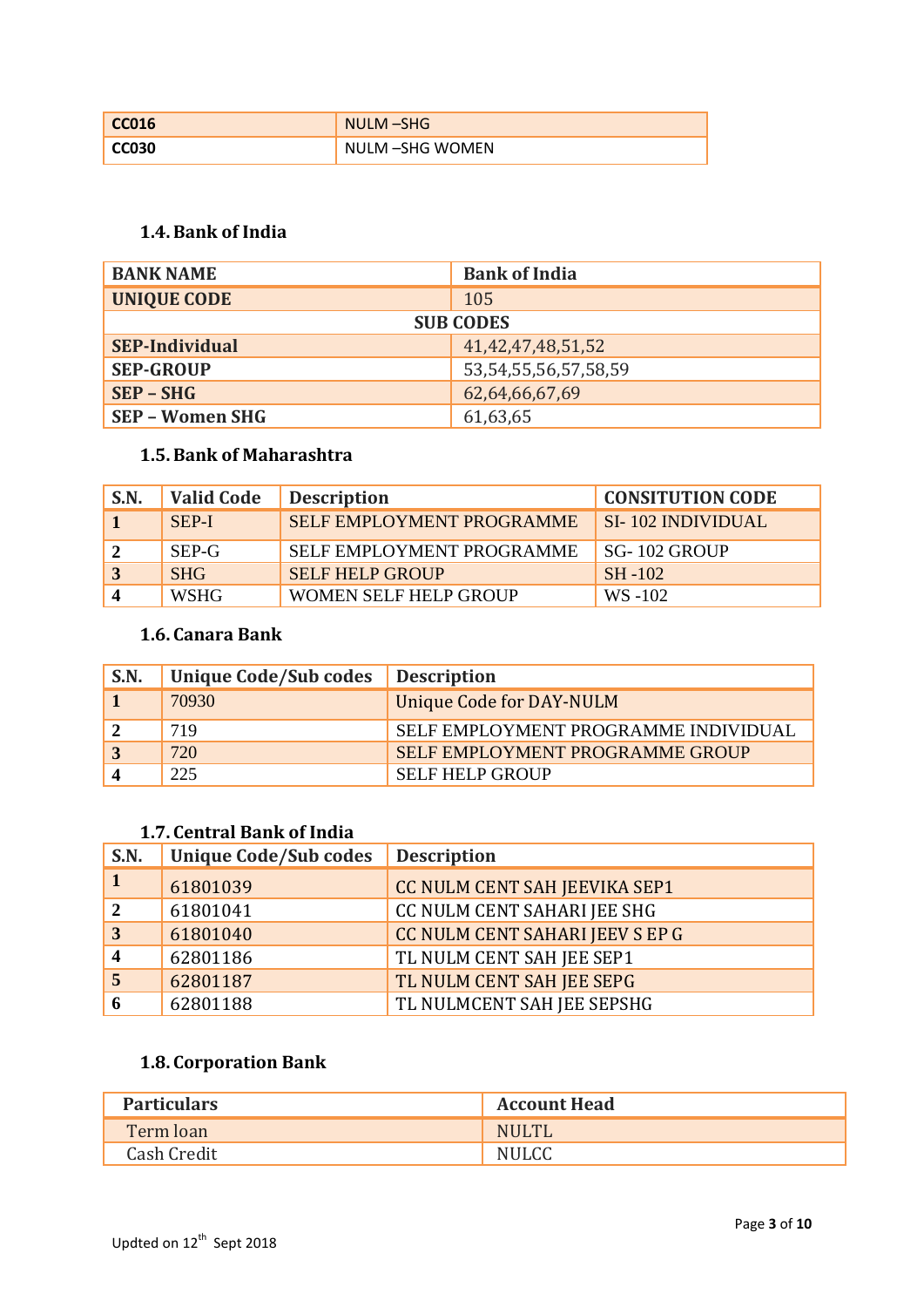In turn each account opened in system will have 21digits, Credit Information System (CIS) codes for identification of sub codes.

The 11th digit in 21digit CIS code for all loans accounts under NULM scheme will have to be given as 'E' for individual enterprise and 'F' for Group enterprise.

| <b>BANK NAME</b>   | <b>Corporation Bank</b>                     |
|--------------------|---------------------------------------------|
| <b>UNIQUE CODE</b> | <b>NULTL &amp; NULCC</b>                    |
| <b>SUB Codes</b>   |                                             |
| SEP-Individual     | 11th digit 'E' for Individual               |
| SEP-Group          | 11th digit 'F' for Group                    |
| SEP-SHG            | 11th digit 'F' for Group                    |
|                    | 10th digit '5' for women and 11th digit 'F' |
| SEP - Women SHG    | for Group.                                  |

## <span id="page-4-0"></span>**1.9. Dena Bank**

| S.N. | <b>Scheme Code</b> | <b>Scheme Description</b> |
|------|--------------------|---------------------------|
|      | $1   CCO-20$       | <b>CC-DAY-NULM</b>        |
|      | $2$ LNO-43         | TL-DAY-NULM               |
| 3    | $LNO-44$           | <b>TL-DAY-NULM</b>        |

### **Sub- Codes under DAY-NULM:**

| S.N.           | <b>Valid Code</b> | <b>Description</b>                              | <b>Constitution Code</b>          |
|----------------|-------------------|-------------------------------------------------|-----------------------------------|
|                | SEP-I             | SELF EMPLOYMENT PROGRAMME-<br><b>INDIVIDUAL</b> | 41-MALE<br>42-FEMALE              |
| 2              | $SEP-G$           | SELF EMPLOYMENT PROGRAMME-<br><b>GROUP</b>      | <b>70- JOINT LIABILITY GROUP</b>  |
| $\overline{3}$ | <b>SHG</b>        | SELF EMPLOYMENT PROGRAMME                       | 65-SHG MEN<br><b>67-SHG OTHER</b> |
|                | <b>WSHG</b>       | <b>WOMEN SELF HELP GROUP</b>                    | 66- SHG WOMEN                     |

## <span id="page-4-1"></span>**1.10. IDBI Bank**

| <b>NULM Codes</b> | <b>Description</b>                  | <b>GSS Code</b> | <b>Constitution Code</b>                   |
|-------------------|-------------------------------------|-----------------|--------------------------------------------|
| SEP-I             | Self-Employment Program- Individual | <b>NULM</b>     | 41-(Male), 42-(Female),<br>43-Trans Gender |
| SEP-G             | Self-Employment Program- GROUP      | <b>NULM</b>     | $54$ -JLG                                  |
| <b>SHG</b>        | <b>SELF HELP GROUPS</b>             | <b>NULM</b>     | 61,61                                      |
| <b>WSHG</b>       | <b>WOMEN SELF HELP GROUPS</b>       | <b>NULM</b>     | 61                                         |

## <span id="page-4-2"></span>**1.11. Indian Bank**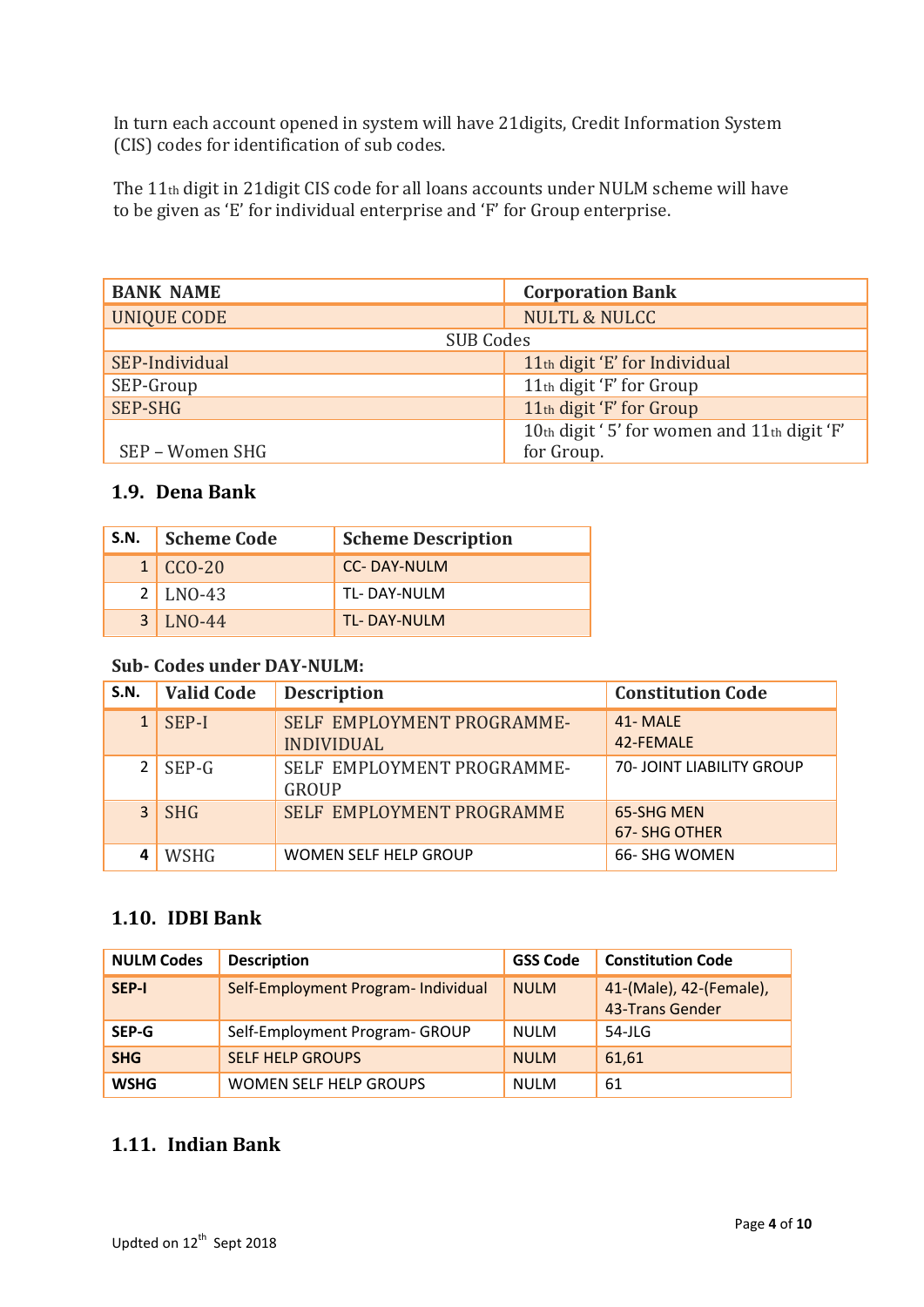| S.N.                    | <b>Unique Code</b> | <b>Particulars</b>                |  |
|-------------------------|--------------------|-----------------------------------|--|
| $\mathbf{1}$            | 51030001           | <b>SJSRY-NON AGRI-INDIVIDUAL</b>  |  |
| $\overline{2}$          | 55010002           | <b>SHG-NONAGRI</b>                |  |
| 3                       | 55140001           | SJSRY-AGRI-INDIVIDUAL             |  |
| $\overline{\mathbf{4}}$ | 57010002           | <b>SHG-NONAGRI- MCLR 1YR</b>      |  |
| 5                       | 57010014           | PTSLP SHG NONAGRI MCLR 1Y         |  |
| 6                       | 57170001           | NULM NON AGRI INDL MCLR 1 YR      |  |
| $\overline{7}$          | 57170002           | <b>NULM SHG- MCLR 1YR</b>         |  |
| 8                       | 57170003           | NULM GR MCLR 1 YR                 |  |
| 9                       | 58060005           | <b>SHG NON-AG UPTO3L-MCLR-1Y</b>  |  |
| 10                      | 58060006           | <b>SHG NON-AG ABV3L-MCLR-1Y</b>   |  |
| 11                      | 58080001           | <b>SJSRY GEN UPTO 2 L-MCLR-1Y</b> |  |
| 12                      | 58080002           | SJSRY GEN ABV 2 L-MCLR-1Y         |  |
| 13                      | 58080003           | <b>NULM SHG MCLR 1 YR</b>         |  |
| 14                      | 59010002           | <b>SHG-NONAGRI</b>                |  |
| 15                      | 59030025           | <b>SHG NON-AGRI UPTO 2 LAC</b>    |  |
| 16                      | 59030026           | <b>SHG NON-AGRI ABOVE 2 LACS</b>  |  |
| 17                      | 59030031           | <b>SJSRY GENERAL UPTO 2 LAC</b>   |  |
| 18                      | 59030032           | <b>SJSRY GENERAL ABOVE 2 LACS</b> |  |
| 19                      | 59140001           | SJSRY-AGRI-INDIVIDUAL             |  |
| 20                      | 59230001           | <b>SJSRY-NON AGRI-INDIVIDUAL</b>  |  |

# <span id="page-5-0"></span>**1.12. Indian Overseas Bank**

| <b>BANK NAME</b>      | <b>INDIAN OVERSEAS BANK</b>                                              |
|-----------------------|--------------------------------------------------------------------------|
| <b>UNIQUE CODE</b>    | $\overline{\phantom{0}}$                                                 |
| <b>SUB-CODES</b>      |                                                                          |
| <b>SEP-Individual</b> | <b>NUITL, NUICC</b>                                                      |
| <b>SEP-GROUP</b>      | NUGTL, NUGCC                                                             |
| $SEP - SHG$           | <b>NSHTL, NSHCC</b>                                                      |
| SEP - Women SHG       | NSHTL, NSHCC (Separate Organization<br>code 61, 63 and 65 for women SHG) |

# <span id="page-5-1"></span>**1.13.Oriental Bank of Commerce**

| <b>BANK NAME</b>                    | <b>Oriental Bank Of Commerce</b> |
|-------------------------------------|----------------------------------|
| <b>UNIQUE CODE</b>                  | $\overline{\phantom{0}}$         |
| <b>SUB CODES(IN FINACLE SYSTEM)</b> |                                  |
| <b>SEP-Individual</b>               | <b>SEPI</b>                      |
| <b>SEP-GROUP</b>                    | <b>SEPG</b>                      |
| $SEP - SHG$                         | <b>SHG</b>                       |
| SEP – Women SHG                     | <b>WSHG</b>                      |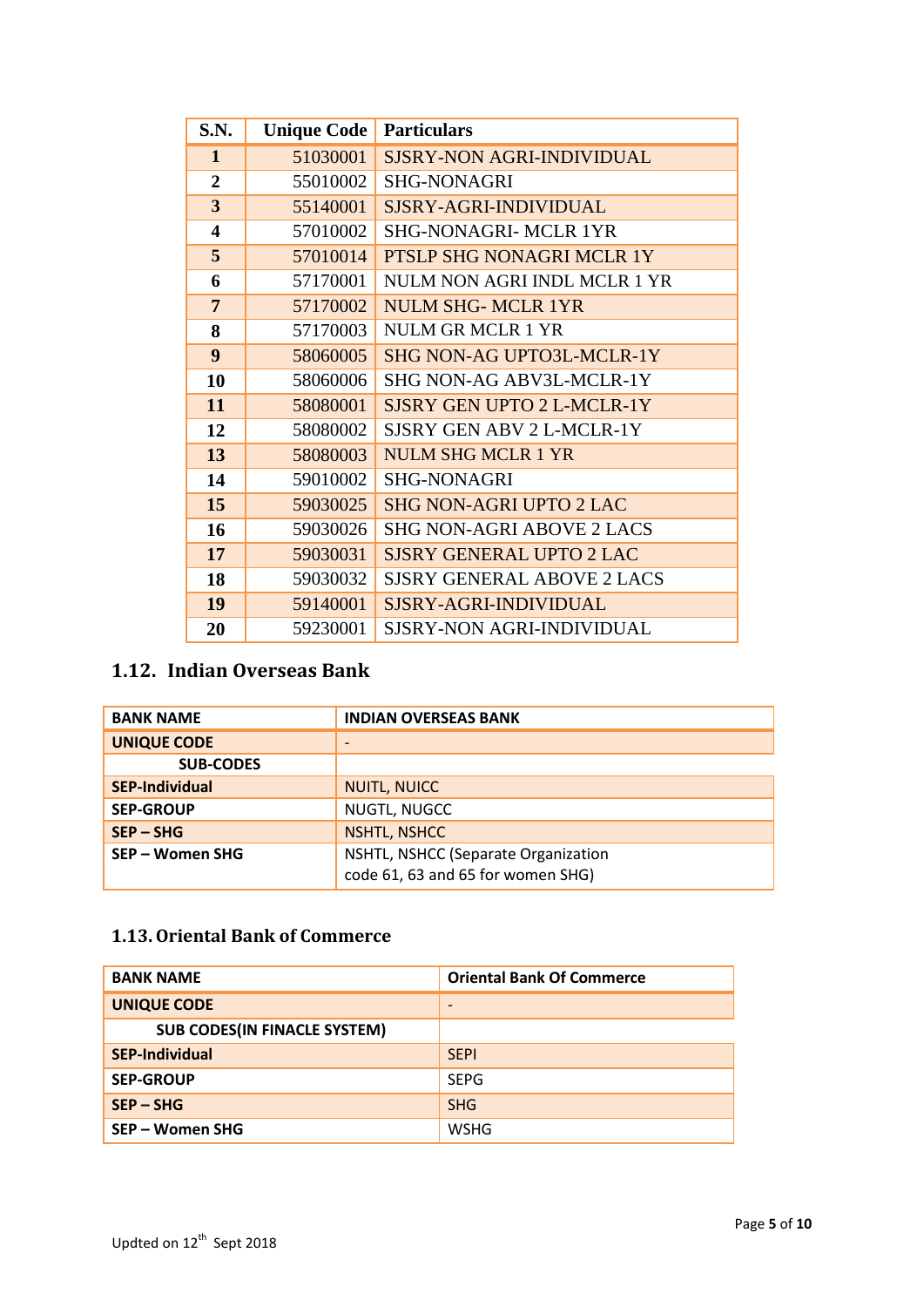# <span id="page-6-0"></span>**1.14. Punjab National Bank**

| <b>ITEM</b>                  | <b>CODE</b> | <b>Description</b> |
|------------------------------|-------------|--------------------|
| <b>Customer constitution</b> | 1           | For Individual     |
| <b>Customer constitution</b> | 16          | Self Help Group    |
| <b>Status</b>                | 7           | Self Help Group    |
| Gender                       | F or M      |                    |

### **V DETAIL**

| <b>ITEM</b>         | <b>CODE</b>  | <b>DESCRIPTION</b>                                   |
|---------------------|--------------|------------------------------------------------------|
| <b>Free Code -7</b> | <b>NULSI</b> | For individual loans under Self employment Programme |
| Free Code -7        | <b>NULSG</b> | For group loan under Self employment programme       |
| <b>Free Code-7</b>  | <b>NULSH</b> | For Self Help Groups                                 |

## <span id="page-6-1"></span>**1.15. Punjab & Sind Bank**

Scheme code as 1206

# <span id="page-6-2"></span>**1.16. Syndicate Bank**

| <b>NULM MIS Code</b> | <b>DESCRIPTION</b>       |
|----------------------|--------------------------|
| 79110800303903       | <b>Group Enterprises</b> |
| 79110800303902       | To Individual            |
| 79110800303901       | To SHG                   |
| 79110800303904       | To Women SHG             |

# <span id="page-6-3"></span>**1.17. State Bank of India**

| <b>S.N.</b>             | <b>Product code</b> | <b>Description</b>                  | <b>Scheme</b> |
|-------------------------|---------------------|-------------------------------------|---------------|
| 1                       | 64208050            | <b>MC-TL NULM (GROUP) SBF</b>       | SEP-G         |
| $\overline{2}$          | 62214018            | <b>BR-TL NULM (GROUP) SBF</b>       | SEP-G         |
| 3                       | 64206501            | MC-BR-TL NULM (GROUP) SBF           | SEP-G         |
| $\overline{\mathbf{4}}$ | 64107803            | <b>MC-TL NULM (GROUP) SSI</b>       | SEP-G         |
| 5 <sup>5</sup>          | 62114018            | <b>BR-TL NULM (GROUPS) SSI</b>      | SEP-G         |
| 6                       | 64107803            | MC-TL NULM (GROUPS) SSI             | SEP-G         |
| $\overline{7}$          | 64108042            | <b>MC-TL NULM SSI</b>               | SEP-I         |
| 8                       | 64208049            | <b>MC-TL NULM SBF</b>               | SEP-I         |
| 9                       | 62214017            | <b>BR-TL NULM SBF</b>               | SEP-I         |
| 10                      | 64206502            | MC-BR-TL NULM SBF                   | SEP-I         |
| 11                      | 64106503            | <b>MC-BR-TL NULM SSI</b>            | SEP-I         |
| 12                      | 62114017            | <b>BR-TL NULM SSI</b>               | SEP-I         |
| 13                      | 61248301            | <b>BR-C C Self Help Group (SBF)</b> | <b>SHG</b>    |
| 14                      | 61148301            | BR-C C Self Help Group (SSI)        | <b>SHG</b>    |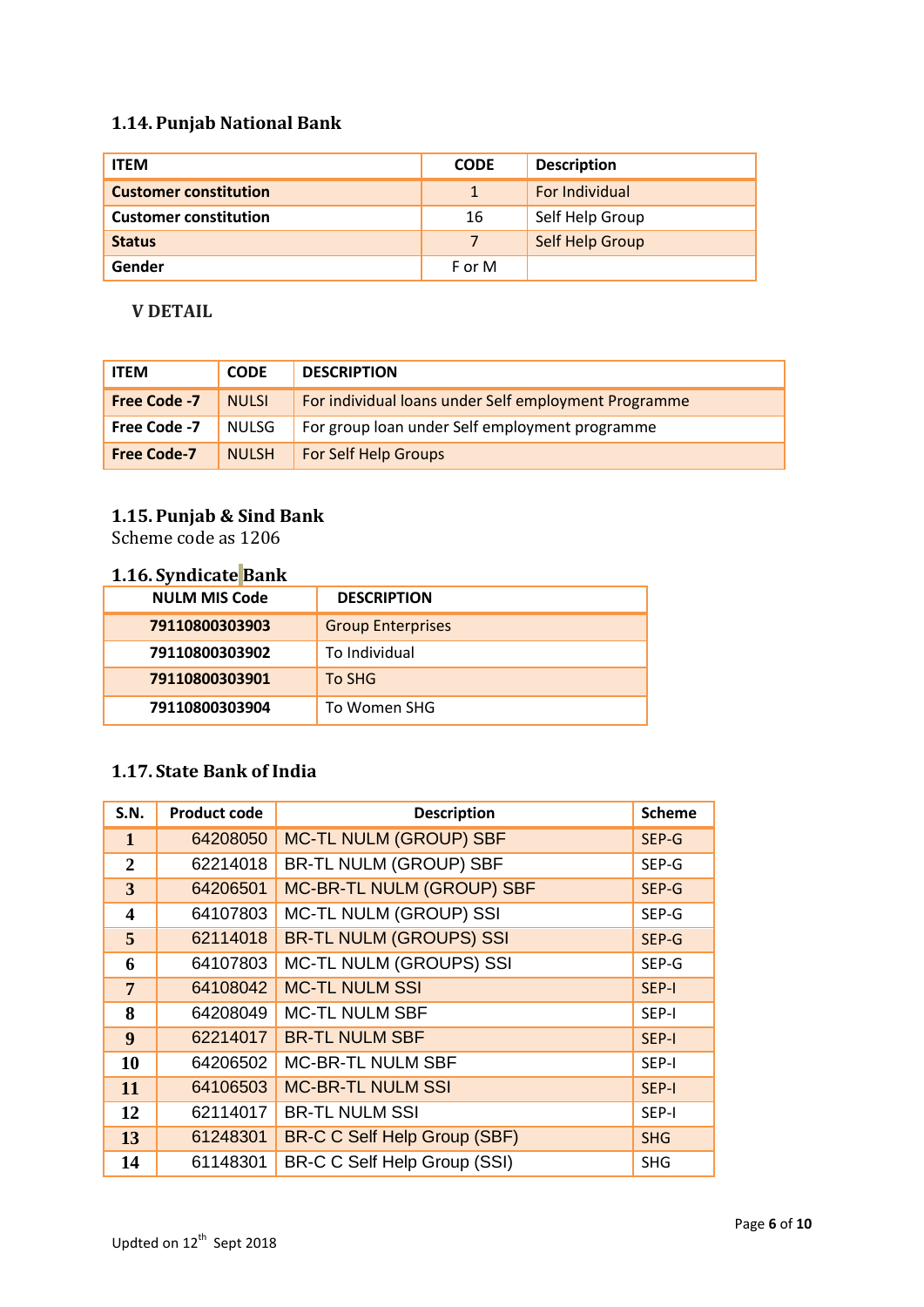| 15       | 62118301 | <b>BR-T L Self Help GroupSSI</b>      | <b>SHG</b>   |
|----------|----------|---------------------------------------|--------------|
| 16       | 62218301 | <b>BR-TLSelf Help Group SBF</b>       | <b>SHG</b>   |
| 17       | 61208301 | C C Self Help Group (SBF)             | <b>SHG</b>   |
| 18       | 61108301 | C C Self Help Group (SSI)             | <b>SHG</b>   |
| 19       | 65206001 | MC-BR-C C Self Help Group (SBF        | <b>SHG</b>   |
| 20       | 65106002 | MC-BR-C C Self Help Group (SSI        | <b>SHG</b>   |
| 21       | 64106003 | MC-BR-T L Self Help Group             | <b>SHG</b>   |
| 22       | 64206004 | MC-BR-TLSelf Help Group S             | <b>SHG</b>   |
| 23       | 62208301 | T L Self Help Group SBF               | <b>SHG</b>   |
| 24       | 62108301 | T L Self Help Group SSI               | <b>SHG</b>   |
| 25       | 62268301 | TL Self Help Grp-SBF-Indr             | <b>SHG</b>   |
| 26       | 62168301 | TL Self Help Grp-SSI-Indr             | <b>SHG</b>   |
| 27       | 64206005 | MC-WOMEN SHG-NGO SUP.SCH              | <b>WSHG</b>  |
| 28       | 64106006 | MC-WOMEN SHG-NGO SUP.SCH.             | <b>WSHG</b>  |
| 29       | 65106008 | MC-WOMEN SHG-NGO SUPPORT SCH(S        | <b>WSHG</b>  |
|          |          |                                       |              |
| 30       | 65206007 | MC-WOMEN SHG-NGO SUPPORT SCH(S        | <b>WSHG</b>  |
|          |          |                                       |              |
| 31       | 62218303 | <b>WOMEN SHG-NGO SUP.SCH SBF</b>      | <b>WSHG</b>  |
| 32<br>33 | 62118303 | WOMEN SHG-NGO SUP.SCH.SSI             | <b>WSHG</b>  |
|          | 61248303 | <b>WOMEN SHG-NGO SUPPORT SCH(SBF)</b> | <b>WSHG</b>  |
| 34       | 61148303 | WOMEN SHG-NGO SUPPORT SCH(SSI)        | <b>WSHG</b>  |
|          |          |                                       |              |
| 35       | 65205003 | AB-MR-BR-CC-WOMEN-SHG-SBF             | <b>WSHG</b>  |
| 36       | 61145004 | AB-BR-CC-WOMEN-SHG-SSI                | <b>WSHG</b>  |
| 37       | 61245002 | AB-BR-CC-WOMEN-SHG-SBF                | <b>WSHG</b>  |
| 38       | 62215004 | AB-BR-CC-WOMEN-SHG-SSI                | <b>WSHG</b>  |
| 39       | 64208048 | <b>MC-TL SJSRY (GROUP) SBF</b>        | SEP-G        |
| 40       | 64208046 | MC-TL SJSRY SBF                       | SEP-I        |
| 41       | 64108039 | <b>MC-TL SJSRY SSI</b>                | <b>SEP-I</b> |
| 42       | 64108041 | MC-TL SJSRY (GROUPS) SSI              | SEP-G        |
| 43       | 62114004 | <b>BR-TL SJSRY SSI</b>                | <b>SEP-I</b> |
| 44       | 62114006 | <b>BR-TL SJSRY (GROUPS) SSI</b>       | SEP-G        |
| 45       | 62204004 | TL SJSRY SBF                          | <b>SEP-I</b> |
| 46       | 62214004 | <b>BR-TL SJSRY SBF</b>                | SEP-I        |
| 47       | 62214006 | <b>BR-TL SJSRY (GROUP) SBF</b>        | SEP-G        |
| 48       | 64106704 | <b>MC-BR-TL SJSRY SSI</b>             | SEP-I        |
| 49       | 64206701 | <b>MC-TL SJSRY SSI</b>                | <b>SEP-I</b> |
| 50       | 64206703 | MC-TL SJSRY (GROUPS) SSI              | SEP-G        |
| 51       | 64206703 | <b>MC-BR-TL SJSRY SBF</b>             | <b>SEP-I</b> |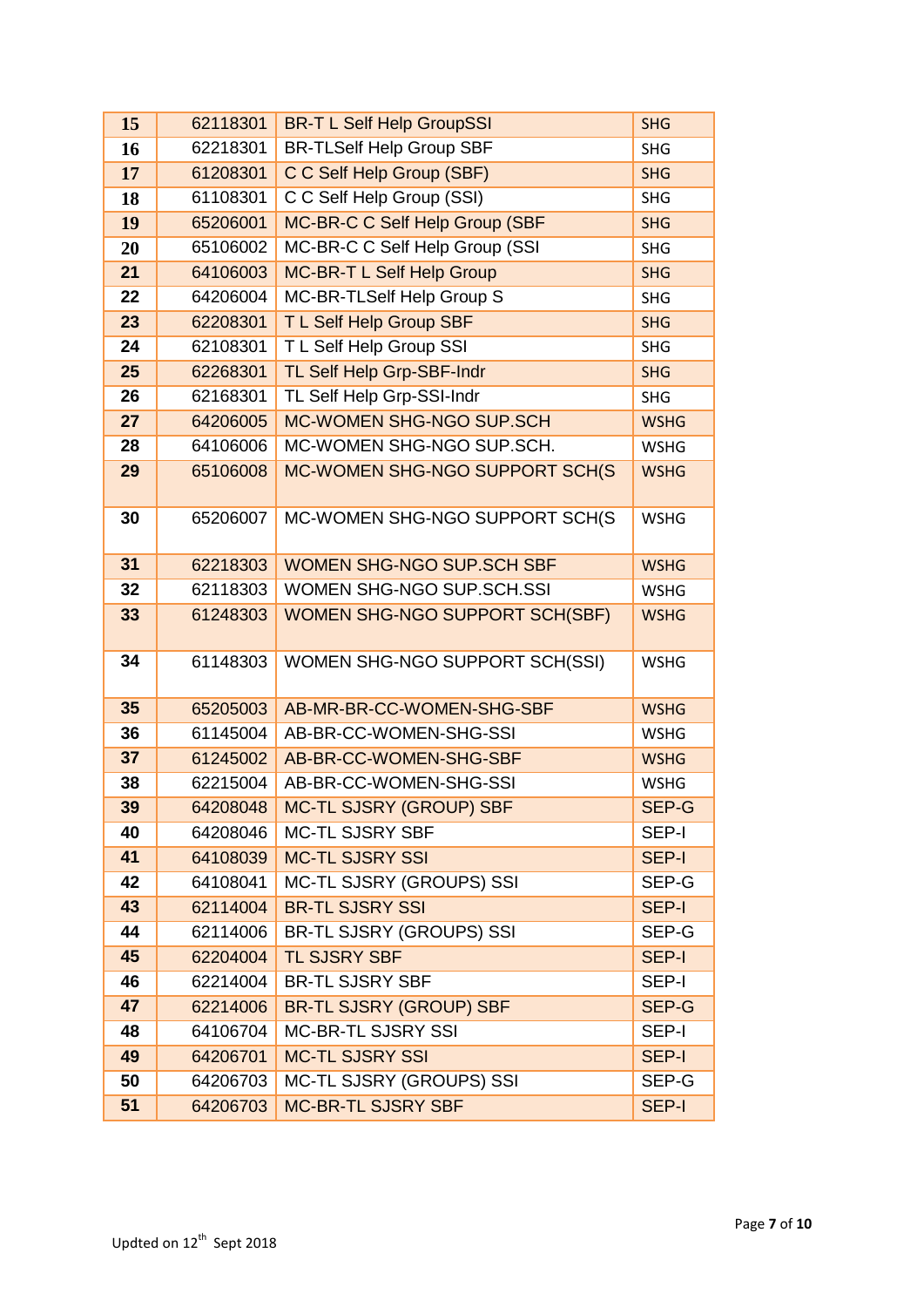### <span id="page-8-0"></span>**1.18.Union Bank of India**

Coding accounts under NULM (Free Code 4 -124 in finacle) Sub code as under:

- 1. free code 4-124 customer type code in (41,42) 'SEP-I'
- 2. free code 4-124- customer type code in (53, 54) or customer constituent-7) 'SEP-G'
- 3. free code 4-124- customer type code in (62,64,66) 'SHG'
- 4. free code 4-124- customer type code in (61,63,65) 'WSHG'

### <span id="page-8-1"></span>**1.19.United Bank of India**

| <b>BANK NAME</b>   | <b>United Bank of India</b>   |
|--------------------|-------------------------------|
| <b>UNIQUE CODE</b> | <b>LANLM</b> and <b>CCNLM</b> |
| <b>SUB CODES</b>   |                               |
| SEP-Individual     | SEP-I                         |
| SEP-GROUP          | SEP-G                         |
| $SEP - SHG$        | SEP-S                         |
| SEP - Women SHG    | SEP-W                         |

### <span id="page-8-2"></span>**1.20.Vijaya Bank**

| Category        | <b>Unique Codes</b><br>(Scheme code) | <b>Description</b>               | Sub codes                               |
|-----------------|--------------------------------------|----------------------------------|-----------------------------------------|
| <b>SEP-I</b>    | SL934                                | SL-NULM-INDIVIDUAL ENTERP        | N/A                                     |
|                 | CC630                                | <b>CC-NULM-INDIVIDUAL ENTERP</b> |                                         |
| SEP-G           | SL935                                | <b>SL-NULM-GROUP ENTERPRISE</b>  | N/A                                     |
|                 | CC631                                | <b>CC-NULM-GROUP ENTERPRISE</b>  |                                         |
| <b>SEP-SHG</b>  | SL935                                | <b>SL-NULM-GROUP ENTERPRISE</b>  | Constitution code as SHG                |
|                 | CC631                                | <b>CC-NULM-GROUP ENTERPRISE</b>  |                                         |
| SEP - Women SHG | SL935                                | <b>SL-NULM-GROUP ENTERPRISE</b>  | Constitution code as SHG and Gender 'F' |
|                 | CC631                                | <b>CC-NULM-GROUP ENTERPRISE</b>  |                                         |

## <span id="page-8-3"></span>**1.21. UCO Bank**

| Term Loan                |
|--------------------------|
| LA897 - Individual       |
| LA898                    |
| <b>Group Cash Credit</b> |
| CC127 - Individual       |
| CC128 - Group            |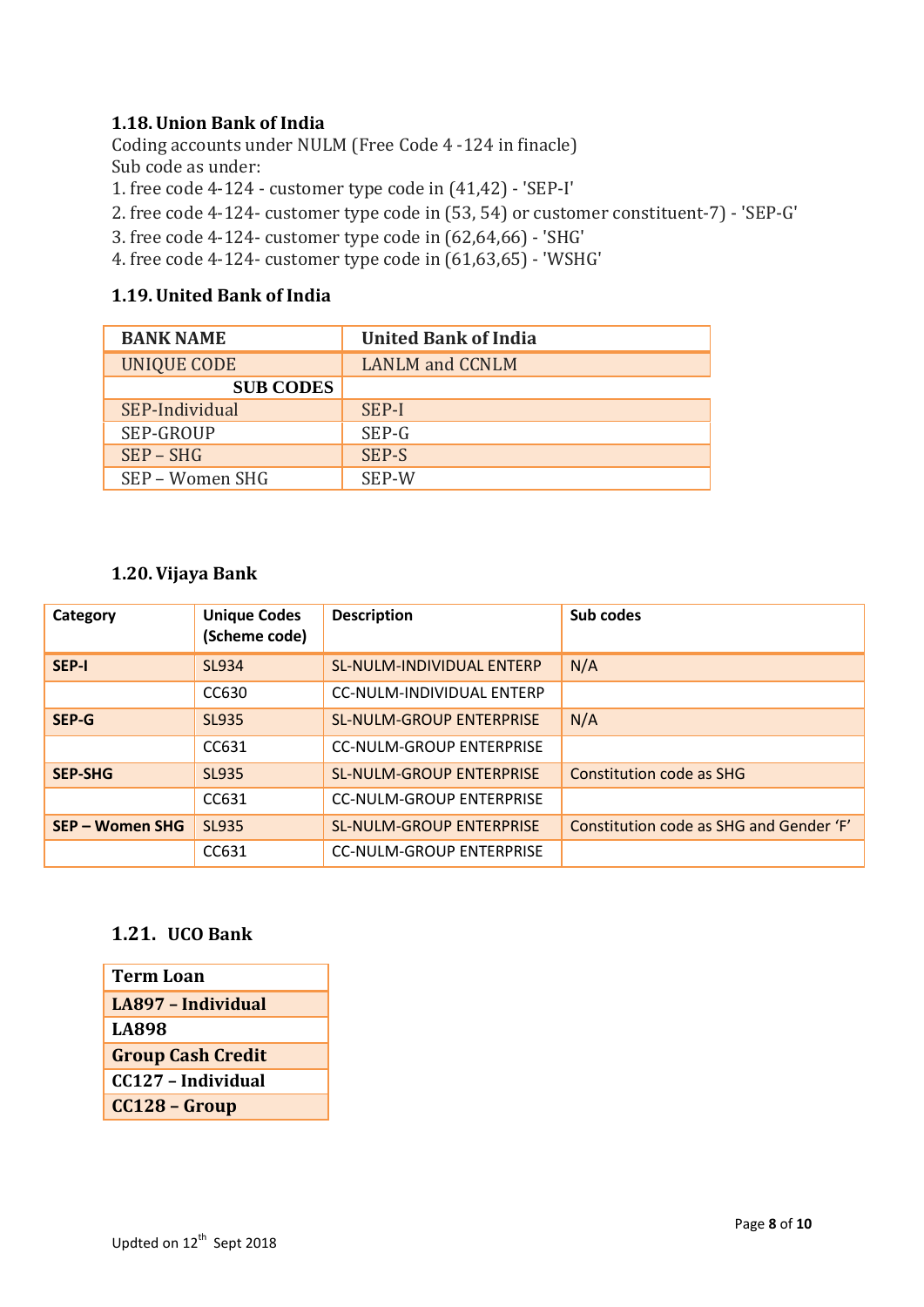# <span id="page-9-1"></span><span id="page-9-0"></span>**2. PRIVATE SECTOR BANKS**

# **2.1. Axis Bank**

| <b>BANK NAME</b> | <b>AXIS BANK LIMITED</b> |  |  |  |
|------------------|--------------------------|--|--|--|
| UNIQUE CODE      | <b>NULM</b>              |  |  |  |
| <b>SUB CODES</b> |                          |  |  |  |
| SEP-Individual   | <b>NULMI</b>             |  |  |  |
| SEP-GROUP        | <b>NULMG</b>             |  |  |  |
| $SEP - SHG$      | <b>NULMS</b>             |  |  |  |
| SEP – Women SHG  | <b>NULCW</b>             |  |  |  |

### <span id="page-9-2"></span>**2.2.ICICI BANK**

| <b>BANK NAME</b>   | <b>ICICI Bank Ltd</b> |                         |
|--------------------|-----------------------|-------------------------|
| <b>UNIQUE CODE</b> | 100586                |                         |
| <b>SUB CODES</b>   |                       |                         |
| SEP-Individual     | 518190                | - NULM-INDIVIDUAL       |
| <b>SEP-GROUP</b>   | 518191                | - NULM-Group            |
| $SEP - SHG$        |                       |                         |
| SEP - Women SHG    | 520171                | - NULM-SHG Bank Linkage |

# <span id="page-9-3"></span>**2.3.IDFC**

| <b>BANK NAME</b>   | <b>IDFC Bank</b> |
|--------------------|------------------|
| <b>UNIQUE CODE</b> | <b>NULM</b>      |
| <b>SUB CODES</b>   |                  |
| SEP-Individual     | SEP-I            |
| <b>SEP-GROUP</b>   |                  |
| $SEP - SHG$        |                  |
| SEP - Women SHG    |                  |

# <span id="page-9-4"></span>**2.4.South Indian Bank**

| <b>BANK NAME</b>   | THE SOUTH INDIAN BANK LTD |                          |
|--------------------|---------------------------|--------------------------|
| <b>UNIQUE CODE</b> | <b>GL CODE</b>            | <b>DESCRIPTION</b>       |
|                    | 65031                     | <b>OVERDRAFTS - NULM</b> |
|                    | 65034                     | <b>CASH CREDIT NULM</b>  |
|                    | 65139                     | <b>FSL-NULM</b>          |
|                    | 65142                     | <b>FSL-NULM</b>          |
|                    | 65145                     | <b>DPN NULM</b>          |